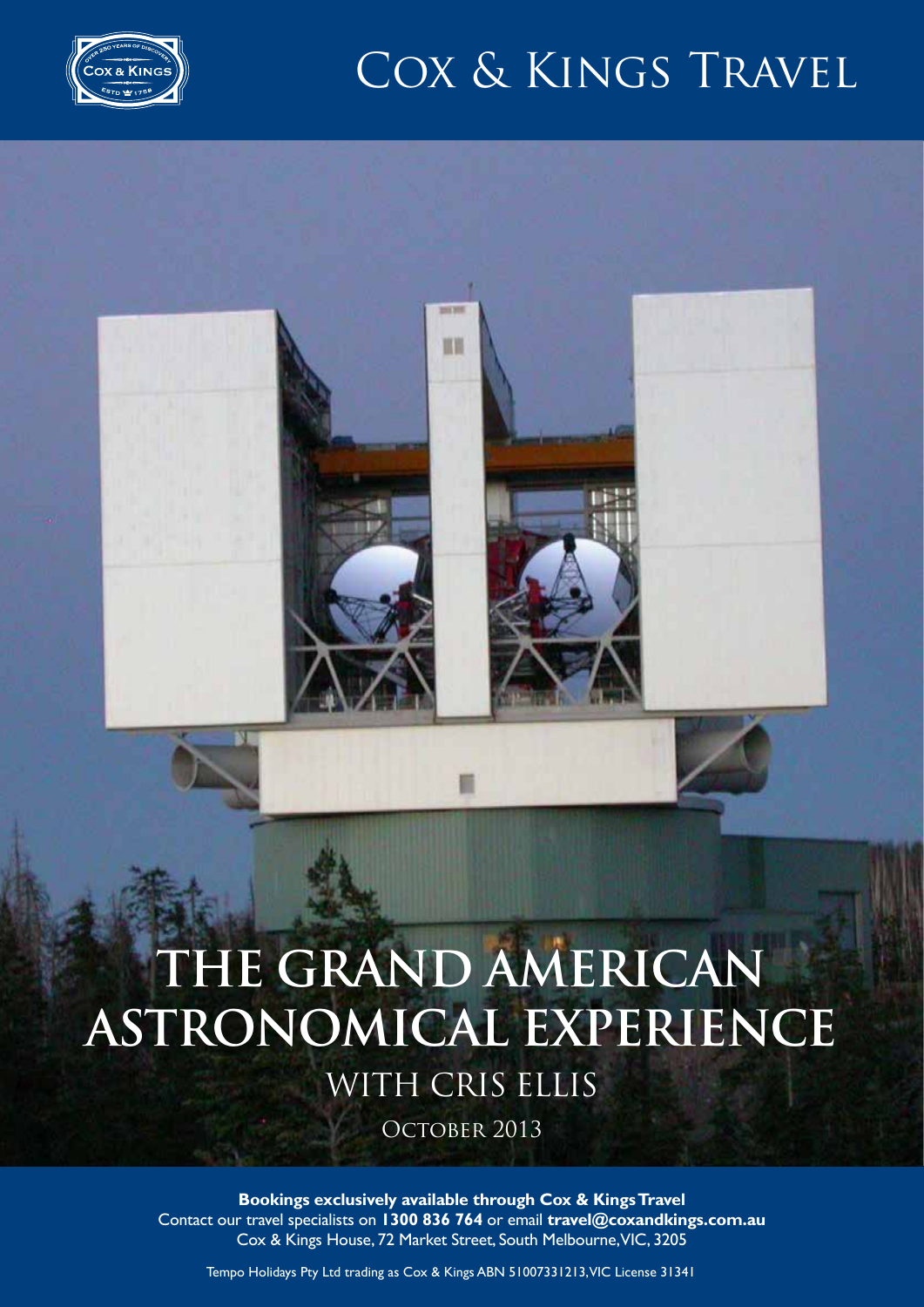

### OCTOBER 2013 **The Grand American Astronomical Experience** with Cris Ellis





#### Introducing Cris Ellis

Our tour leader is Cris Ellis, he has been passionate about astronomy from the age of 8, and is well known in Australian astronomy. He is the founder and owner of Astronomy Alive in Melbourne, one of Australia's major telescope suppliers – providing outstanding solutions from beginner to professional level astronomy. Cris is founder and president of the Astronomical Society of Melbourne, Australia's friendliest society team. He is the most active telescope designer and custom craftsman in Australia. He created and teaches astronomy courses at various TAFE colleges in Melbourne, as well as specialist presentations and teaching roles for Melbourne's universities and schools. He performs key note opening addresses at conferences, and is Australia's most active astronomy specialist 'Night Sky' viewing guide, having performed in excess of 1,000 night sky viewing events over the decades. He is also an accomplished astronomy author having recently completed a new VCE/ HSC text for Year 12.

Cris has extensive international experience assisting in the creation of astronomy groups in Asia - having travelled widely in the region for business for decades. It is through his many

*Arizona Radio Observatory, Mt Graham, Tucson, Arizona*

personal contacts that we have gained entry to sites which are normally off limits to visitors.

This tour is designed for beginners, experienced astronomers and those with a more general interest in exploring parts of the USA alike. Visits to the world's most famous observatories and their facilities are only a part of the picture. This tour is also tailored to highlight an array of sites in the USA as well, with time in the Hawaiian islands, coach travel through the picturesque Nevada Desert to Las Vegas and the Grand Canyon, a visit to 'the old west' in Tucson, and Florida's resort area of Orlando – places which are missing from many other tours.

Professional guides will be on hand for the sightseeing, while visits to the observatories will be in the hands of Cris and his local contacts including resident astronomers at remote observatories. Cris & his wife Gael will accompany the group from Melbourne until the completion of ground arrangements in Orlando.

This is a very special itinerary, with only one planned departure. Numbers are strictly limited to a maximum of 35 passengers due to restrictions placed on us by some observatories.

**Bookings exclusively available through Cox & Kings Travel**  Contact our travel specialists on **1300 836 764** or email **travel@coxandkings.com.au** Cox & Kings House, 72 Market Street, South Melbourne, VIC, 3205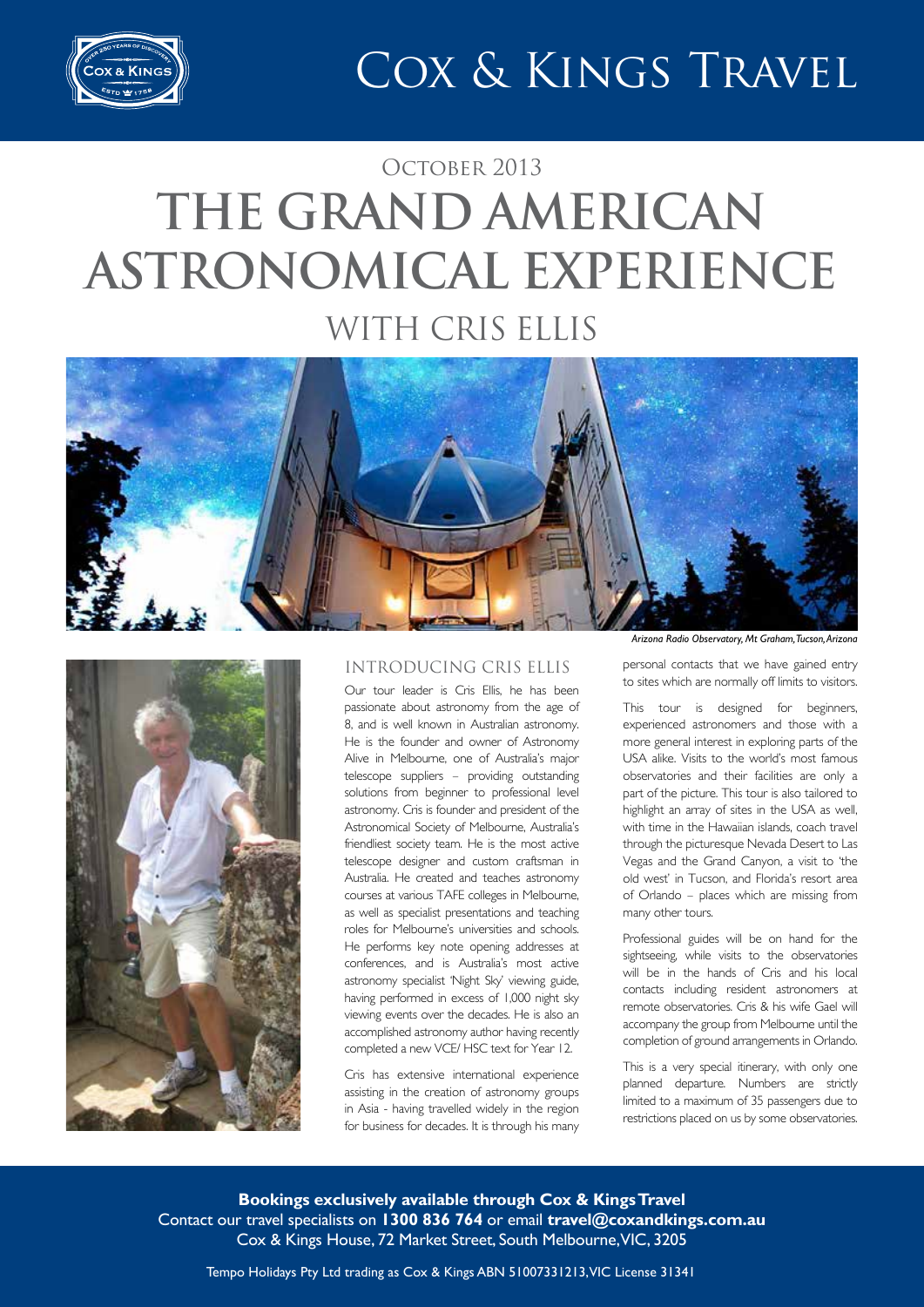

#### Day 1 Fri 04 Oct: Depart Australia

Passengers depart Melbourne via Sydney for Honolulu this evening on QANTAS. (Passengers from Sydney will join the flight in Sydney. Brisbane passengers will connect in Sydney. Passengers from other cities should inquire as to airfares and flight connections applicable).

Fly across the International Dateline and arrive in Honolulu this morning. A coach will be waiting to transfer you to the well located, Hilton Waikiki Hotel for a 3 night stay. (Transfer is not included when passengers arrive on flights other than the group flight). The remainder of the day is at leisure, before joining your host, Cris Ellis for a rundown on the tour, a welcome dinner, and chance to get to know fellow passengers. (D)

#### Day 2 Sat 05 Oct: Honolulu

We include a half day tour of the city this morning. Highlights include the Kawaiahao Church, the Aloha Tower, and a visit to the USS Arizona memorial at Pearl Harbour. The remainder of the day is at leisure. (B)

#### Day 3 Sun 06 Oct: Honolulu

Today is at leisure to enable you to see more of Honolulu on your own. (B)

#### Day 4 Mon 07 Oct: Honolulu - Hilo

Transfer to the airport for the flight to Hilo, the largest city on the big island of Hawaii. On arrival, transfer to our hotel for the next 3 nights, Castle Hilo Hawaiian. The remainder of the day is at leisure. (B)

#### Day 5 Tue 08 Oct: Kilauea

Today we include a full day tour to Volcanoes National Park. From the visitor centre we follow the Crater Rim Drive to the Jaggar Museum and the Kilauea Overlook, then to the steam vents and sulphur banks. We also visit the Thurston Lava Tube and on the return drive to Hilo we pause at the magnificent Rainbow Falls before returning to the hotel late this afternoon. The evening is at leisure. (B,L)

#### Day 6 Wed 09 Oct: Mauna Kea

We depart Hilo by four wheel drive vehicle for the journey up to the world's most famous Observatory complex on the summit of Mauna Kea, which is situated at approximately 4,000 metres above sea level. The tour will stop at the visitor information centre for a short review of the facilities and acclimatisation. Later, proceed to the summit. Visit Keck Observatory featuring twin 9.8 metre diameter telescopes, Subaru Observatory featuring an 8.2 metre diameter telescope. We will also visit Gemini North (8.1 metre telescope), Canada France Hawaii telescope (3.6 metres), the UK infra red telescope, and US infra red telescope before returning to Hilo in the late afternoon. (B, L)

#### Day 7 Thu 10 Oct: Hilo – Los Angeles

Transfer to the airport for the flight to Honolulu and on to Los Angeles. On arrival, transfer to our down town hotel, Crowne Plaza Beverley Hills for 3 nights. The remainder of the day is at leisure. (B)

#### Day 8 Fri 11 Oct: Los Angeles, Mt Wilson **Observatory**

See Los Angeles on tour this morning. Highlights include Hollywood Boulevard, Sunset Strip, the shops of Rodeo Drive and Beverly Hills, as well as the business and cultural hubs of the downtown area and the Walt Disney Concert Hall. Following an afternoon at leisure and dinner, we depart by coach for Mt Wilson Observatory for a viewing session with the 60 inch telescope – the world's most powerful visual telescope. We also see the Hooker 100 inch telescope which was the world's largest and most powerful telescope until the Palomar telescope was commissioned. Staff will be on hand to answer questions. (B, D)

#### Day 9 Sat 12 Oct: Los Angeles

Today is free in Los Angeles to enjoy more of the city at your leisure. (B)

#### Day 10 Sun 13 Oct: Los Angeles – Palm Springs

We board our coach for a visit to the Palomar Observatory to see the famous Palomar telescope (5.0 metres). This telescope is constructed in the old style which is different to that of the modern day systems. The Palomar telescope uses a yoke mount weighing 320 tonnes and the telescope itself is 150 tonnes.

This is the most famous historical telescope in the world. It has made more discoveries than any other and was the first "Super Telescope" on completion in 1949. It was the largest telescope in the world until the Keck





*Honolulu, Hawaii Palomar Observatory, Los Angeles, California*

**Bookings exclusively available through Cox & Kings Travel**  Contact our travel specialists on **1300 836 764** or email **travel@coxandkings.com.au** Cox & Kings House, 72 Market Street, South Melbourne, VIC, 3205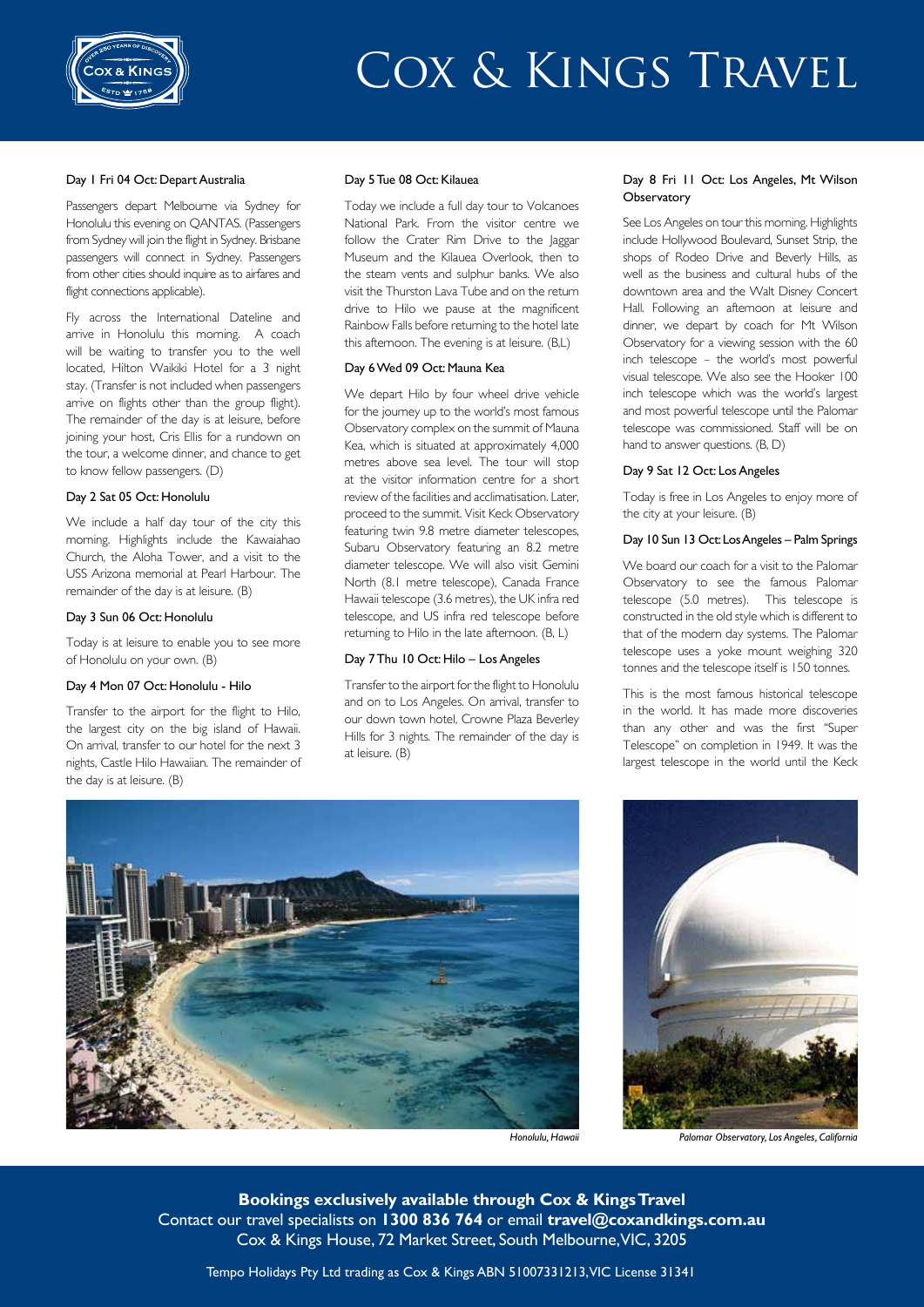



Telescope on Mauna Kea was completed in 1990. The observatory also features the key telescope that has created all of the modern star atlas images – the Palomar Schmidt Camera (1.8 metres), and the Samuel Eschin 1.2 metre telescope.

This facility represents a major monument to astronomy in the eyes of all amateur enthusiasts globally. It also features a number of world first's such as the first "Pyrex" mirror in any telescope. Afterwards we drive to Palm Springs to stay overnight at Best Western Plus Las Brisas. (B)

#### Day 11 Mon 14 Oct: Palm Springs – Las Vegas

This morning we board our coach to drive across the Sierra Nevada desert for Las Vegas. This afternoon is free in Las Vegas to take in this glitzy oasis which is famous for its casinos. Try your hand at the tables or wander around at leisure. Las Vegas comes alive at night and it's yours to enjoy. (B)

#### Day 12 Tue 15 Oct: Las Vegas – Grand Canyon

We hit the road again, and by early afternoon we arrive at the awesome Grand Canyon. Enjoy a short tour of the South Rim with a local ranger. Stay overnight at Best Western Premier Squire hotel near the park entrance. (B)

#### Day 13 Wed 16 Oct: Grand Canyon – Phoenix

The first stop today is the Meteor Crater near Winslow, which was created around 50,000 years ago when a meteorite of approximately 50 metres wide struck. We enjoy a tour of the rim before driving to Flagstaff to visit the Lowell Observatory where Clyde Tombaugh used the

24 inch Alvan Clark refractor telescope (most famous refractor manufacturer ever), to make history by discovering Pluto. Our afternoon drive takes us to Phoenix for overnight at Doubletree Paradise Valley Scottsdale. (B)

#### Day 14 Thu 17 Oct: Phoenix – Tucson

Our morning's drive brings us to Tucson. After a short tour of the city this afternoon we check in at Embassy Suites Paloma Village for 3 nights. (B)

#### Day 15 Fri 18 Oct: Mt Graham Observatory

Drive to Mt Graham this morning. We arrive in time for a box lunch before proceeding to the observatories. We will tour the control rooms, the living quarters, the research data rooms of all three observatories - the Vatican Advanced Technology Telescope, the Arizona Radio Telescope, and the Large Binocular Telescope – the largest cutting edge telescope in the world with two mirrors each of 8.4 metres. If there are any astronomers awake and available, we will be able to speak to them and ask questions. After our visit we will travel along the "salsa trail' and enjoy a meal with local flavour before returning to Tucson late this evening. (B, L, D)

#### Day 16 Sat 19 Oct: Tucson, Kitt Peak

Enjoy a leisurely morning in Tucson. This afternoon we include a visit to Kitt Peak Observatory where the world's largest and most powerful solar telescope (and the twin of Australia's largest telescope being the Anglo Australian Telescope at 4 metres aperture), is located. Kitt Peak boasts the largest collection of telescopes in the USA, with 22 at the facility. Return to Tucson. (B)



Day 17 Sun 20 Oct: Tucson - Orlando *Grand Canyon, Arizona Hooker Telescope, Mt Wilson Observatory, California*

Fly to Orlando today via Dallas. On arrival transfer to Holiday Inn The Castle for 4 nights. (B)

#### Day 18 Mon 21 Oct: Orlando, Kennedy Space Center

Our full day tour takes us to Cape Canaveral for a guided tour of the Kennedy Space Center. See the NASA launch sites of the Mercury, Gemini and Apollo programmes. Relive the launch of America's first satellite at the Air Force Space and Missile Museum. Other highlights include the launch complex where Alan Shepard lifted off on America's first human space flight, and Apollo Launch Pad 34 where the tragic Apollo 11 fire occurred. See the Apollo control room, and a fully laid out Apollo Saturn V rocket from end to end with all the lunar system equipment detailed. See the Apollo capsules up close and personal, plus the largest collection of space memorabilia that exists in the world. Later, we enjoy dinner in the company of an astronaut – the perfect end to our day in space, before returning to Orlando. (B,D)

#### Day 19 Tue 22 Oct: Orlando

Today is at leisure in Orlando. Why not take in one of the famous theme parks, or simply relax. (B)

#### Day 20 Wed 23 Oct: Orlando

Today is at leisure in Orlando. Why not take in one of the famous theme parks, or simply relax. (B)

#### Day 21 Thu 24 Oct: Depart Orlando

**Bookings exclusively available through Cox & Kings Travel**  Contact our travel specialists on **1300 836 764** or email **travel@coxandkings.com.au** Cox & Kings House, 72 Market Street, South Melbourne, VIC, 3205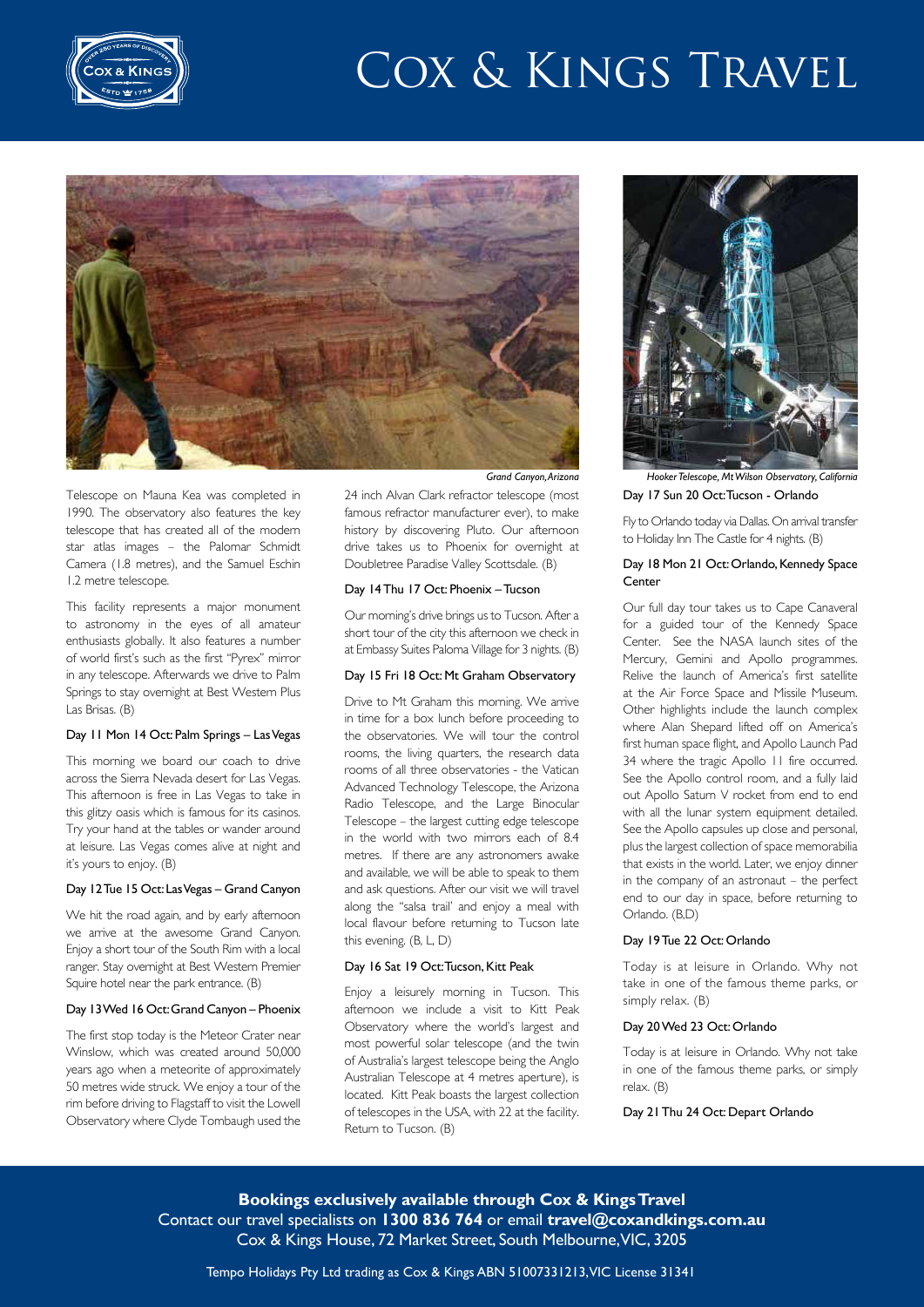



After a leisurely morning, we transfer to the airport for the flight home via Dallas. (Passengers who are returning to Australia on flights other than group flights should make their own arrangements for airport transfers). (B)

#### Day 22 Fri 25 Oct: In Flight

#### Day 23 Sat 26 Oct: Arrive Australia

After losing a day crossing the International Dateline we arrive in Brisbane early this morning. Passengers for Melbourne or Sydney board domestic services at Brisbane.

#### **A few important considerations –**

Touring days have been designed to be as leisurely as possible. However, the itinerary includes visits to two observatories which are in remote locations at high altitudes, the highest being Mauna Kea at 4,000 metres above sea level. Temperatures at high altitudes are usually much colder than those at lower altitudes. It is not uncommon for daytime temperatures to drop to around freezing point in the open.

#### *Kennedy Space Centre, Florida*

While we will spend much of the time indoors, there may be need to walk for short distances in the open on some occasions. Altitude sickness affects some people - although some time will be taken to allow visitors to acclimatise – which may minimise the effect. Some climbing of stairs may be required at observatories. Passengers should ensure that they consult their doctor regarding the effects of altitude sickness before considering travel. Decisions to evacuate passengers to lower altitudes where necessary will be made at the sole discretion of local authorities without recourse.

Occasional adverse weather conditions may cause the closure of observatories at short notice. If this was to occur alternate sightseeing will be organised where possible. It should be noted that observatories are working scientific centres and not tourist sites. On occasions there may be some restriction on photography or access to certain areas.

*Note: This tour is an exclusive design of Cris Ellis (Astronomy Alive) and Tempo Holidays Pty Ltd.* 

#### **Prices per person**

#### **AUD \$9,630 twin share / double AUD \$11,995 single room**

Air and land package price includes: return airfares from Melbourne, Sydney and Brisbane to Orlando and associated taxes

#### **AUD \$7,120 twin share / double AUD \$9,485 single room**

Land only: excludes flights from Australia to Honolulu, Honolulu to Los Angeles, Orlando to Australia, but includes flights as noted in booking conditions under airfares.

#### INCLUSIONS

- • Return airport transfers (on air and land package only)
- Accommodation in first class hotels
- Meals as specified in itinerary
- • Dinner with an astronaut
- Air conditioned touring coaches (except where 4WD or observatory vehicles are used)
- • Sightseeing and entrances fees as per itinerary
- • Professional local guides for sightseeing
- Porterage and tips to escorts
- • Services of Cris Ellis

#### EXCLUSIONS

- Any service not mentioned in the itinerary
- • Room extras
- • Beverages
- • Visas



*Kitt Peak Observatory, Tucson, Arizona*

**Bookings exclusively available through Cox & Kings Travel**  Contact our travel specialists on **1300 836 764** or email **travel@coxandkings.com.au** Cox & Kings House, 72 Market Street, South Melbourne, VIC, 3205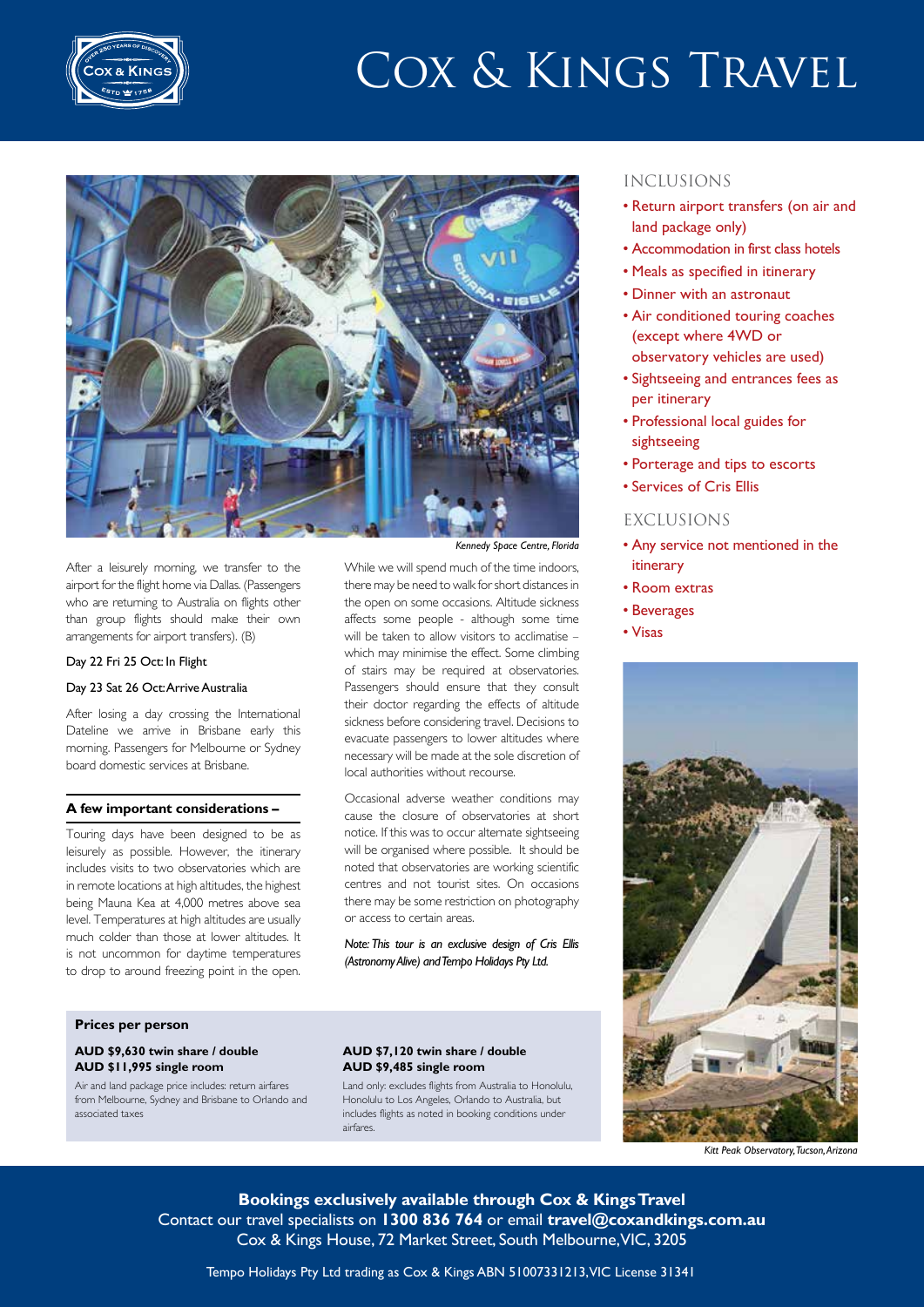

#### **TERMS & CONDITIONS**

This tour has been especially designed in association with Cris Ellis an astronomer, and founder and president of the Astronomical Society of Melbourne.

Tempo Holidays Pty Ltd trading as Cox & Kings (referred to as the Company in this document), acts as the exclusive travel agent for reservations on this tour. The Company is a licensed travel agent, and a member the Travel Compensation Fund (TCF). This affords Australian consumers with the maximum financial protection under law. The Company is also a member of the Australian Federation of Travel Agents (AFTA), and the Council of Australian Tour Operators (CATO).

Please read this information carefully as payment of your deposit will constitute your agreement to all terms and conditions set out below.

#### **VALIDITY & PRICING**

The brochure is valid for the dates shown. All prices are quoted in Australian dollars (A\$) and are current at the time of publication. (24 Jan 2013). The Company reserves the right to amend prices if the cost of services increases by 2.5% or more. Increases may be incurred through alterations in exchange rates, rises in tariffs applicable to the date of travel, airfares, fuel surcharges, taxes, or other price rises beyond the control of the Company. No representation is made to imply that identical, or similar product may, or may not, be obtained at a lower price. Receipt of your payment signifies the acceptance of the costs of services provided on your invoice, E&OE\* accepted.

#### **TOUR OPERATION AND BOOKING INFORMATION**

This tour is operated by Tempo Holidays Pty Ltd trading as Cox & Kings on behalf of Cris Ellis who will act as a tour escort and will travel with the group throughout the land arrangements from Honolulu to Orlando in terms of the itinerary. The tour will operate subject to the participation of a minimum number of passengers. Passengers will be notified at least 60 days prior to the scheduled departure date should a decision be made to cancel the tour on this basis. Should the tour be cancelled, the full cost of land and air arrangements paid will be refunded, except where passengers have purchased international airfares which are not part of the group airfare used within this tour. Where non-group airfares have been purchased these will be subject to the fare rules and cancellation charges of the airline concerned on all occasions. As this is a special departure, bookings and payments may only be made directly through our licensed travel agency, Tempo Holidays Pty Ltd trading as Cox & Kings at 72 Market Street, South Melbourne Vic.

#### **ACCOMMODATION STANDARDS**

Hotels are generally selected for location, facilities and value. Classifications are based on assessments provided by local tourist authorities in the countries concerned and reflect the type of facilities offered, rather than denoting a style of hotel. Photographs are intended to give a general impression only and city maps are only a guide to the location of the hotel.

#### **Hotel Facilities**

The mention of facilities such as parking, gyms, saunas etc does not imply that the use of these is free. Where charges apply, they will be payable locally (unless otherwise specified). Tea and coffee making facilities in rooms are the exception rather than the rule. Swimming pools, heating and air-conditioning are not necessarily available all year round.

#### **Bedding Configuration**

Prices are generally based on standard twin share accommodation. Requests for specific bedding types must be made at the time of booking, but are not guaranteed. Double rooms may have either twin or double beds. It is common practice to link two single beds together to use as a double bed. Single rooms are often smaller than other rooms and may contain a single bed.

#### **SPECIAL REQUIREMENTS**

No special provision is made for travellers with physical or mental disabilities. We will be pleased to request special dietary requirements, however we make no guarantee that these will be provided. Some accommodation and sightseeing may involve walking or climbing stairs.

#### **PASSENGER PARTICIPATION**

The Company or its agents reserve the right to refuse a reservation, or to exclude a passenger from a service whose socially unacceptable behaviour or medical condition is likely to effect the smooth operation of a service, or adversely affect the safety or enjoyment of other passengers. Any decision to refuse carriage, or exclude any person on these grounds will be made without recourse, refund or compensation. Passengers under 18 years of age are not eligible as tour participants.

### **VARIATION AND CANCELLATIONS**

Product descriptions were correct at the time of publication. The Company and its agents reserve the right to cancel or modify services due to events beyond our control including a lack of sufficient participants, or adverse weather conditions. Where arrangements are cancelled, full refunds will be provided by Tempo Holidays.

#### **PAYMENT TERMS STANDARD DEPOSIT**

A deposit of \$700.00 per person, is required within 7 days of making the booking, to secure your reservation, irrespective of the status of the booking. Failure to pay the deposit on time may result in your booking being cancelled.

#### **ADDITIONAL CHARGES**

Any reservation that has to be rebooked due to expiry of the booking through non payment of a deposit will be subject to an amendment fee of \$33 in addition to immediate payment of the deposit. If we are unable to confirm the initial booking the deposit will be refunded in full. You will be notified at the time of booking if any additional deposit requirements apply.

#### **FINAL PAYMENT**

Final payment is due 70 days prior to tour departure. Exceptions to this are bookings made less than 70 days prior to tour departure where full payment is required immediately. If you fail to meet payment conditions The Company reserves the right to cancel the booking and apply the appropriate cancellation charaes.

#### **AIRFARES**

The tour may be purchased in two ways. Firstly, as an air/land package which includes air travel in economy class from Melbourne, Sydney or Brisbane and return using the services of Qantas, American Airlines and/or other airlines as required. Secondly, the tour may be purchased with the exclusion of airfares, except in the case of the following airfares which are included to ensure the group travel together, in economy/ coach class - between Honululu and Hilo return, and Tucson via Dallas to Orlando. Where, passengers elect to purchase airfares separately from the package it should be noted that no responsibility will be taken by the Company for loss if it is necessary to amend or cancel these airfares for any reason, including situations where the tour does not operate, or passengers are unable to connect with the land or air services for any reason. Airport transfers where mentioned in the itinerary only include services in association with group flights. Passengers travelling on other flights will be responsible for their own airport/ hotel transfers where this occurs.

While airfares are quoted from Melbourne, Sydney and Brisbane, travel from other cities is permissible provided that passengers pay their own way to and from one of the cities mentioned.

Airfares used as part of this package are subject to a certain number of passengers travelling together on all sectors. Some concession to stay on after the tour is completed in Orlando or Dallas may be possible, provider that arrangements are made with the Company, prior to final payment. Concessions will be determined on a first come first served basis, and will be subject to availability on the airlines concerned. Any additional expenses for taxes, and land arrangements will be the responsibility of the passengers.

#### **AMENDMENTS**

Except as stated below, no fee will be charged for the first amendment or to extend an existing booking. For second and subsequent alterations, excluding extensions or additions, a fee of A\$33 per booking applies. A proposed amendment or name change may be treated as a cancellation. Any additional charges applied by suppliers are payable by you.

#### **ADDITIONAL CHARGES**

Document Re-issue Fee: A\$66 for any amendment made which necessitates re-issue of documents. This may be in addition to any other amendment fee charged by our suppliers.

Credit Card Payment: A fee of 2% will be charged on the value of the amount being charged to all credit card payments and will be added to the amount being paid.

Courier Fee: Where vouchers, tickets and travel documents are sent via specialist courier this cost will be charged to your booking.

#### **INVOICE ERRORS OR OMISSIONS (E&OE\*)**

We reserve the right to correct any errors in rates quoted or calculated for any service, notwithstanding that the invoice may have been paid in full. All confirmed bookings are issued with an invoice detailing the services booked. If any service is still on request this will be indicated on the invoice. It is the responsibility

**Bookings exclusively available through Cox & Kings Travel**  Contact our travel specialists on **1300 836 764** or email **travel@coxandkings.com.au** Cox & Kings House, 72 Market Street, South Melbourne, VIC, 3205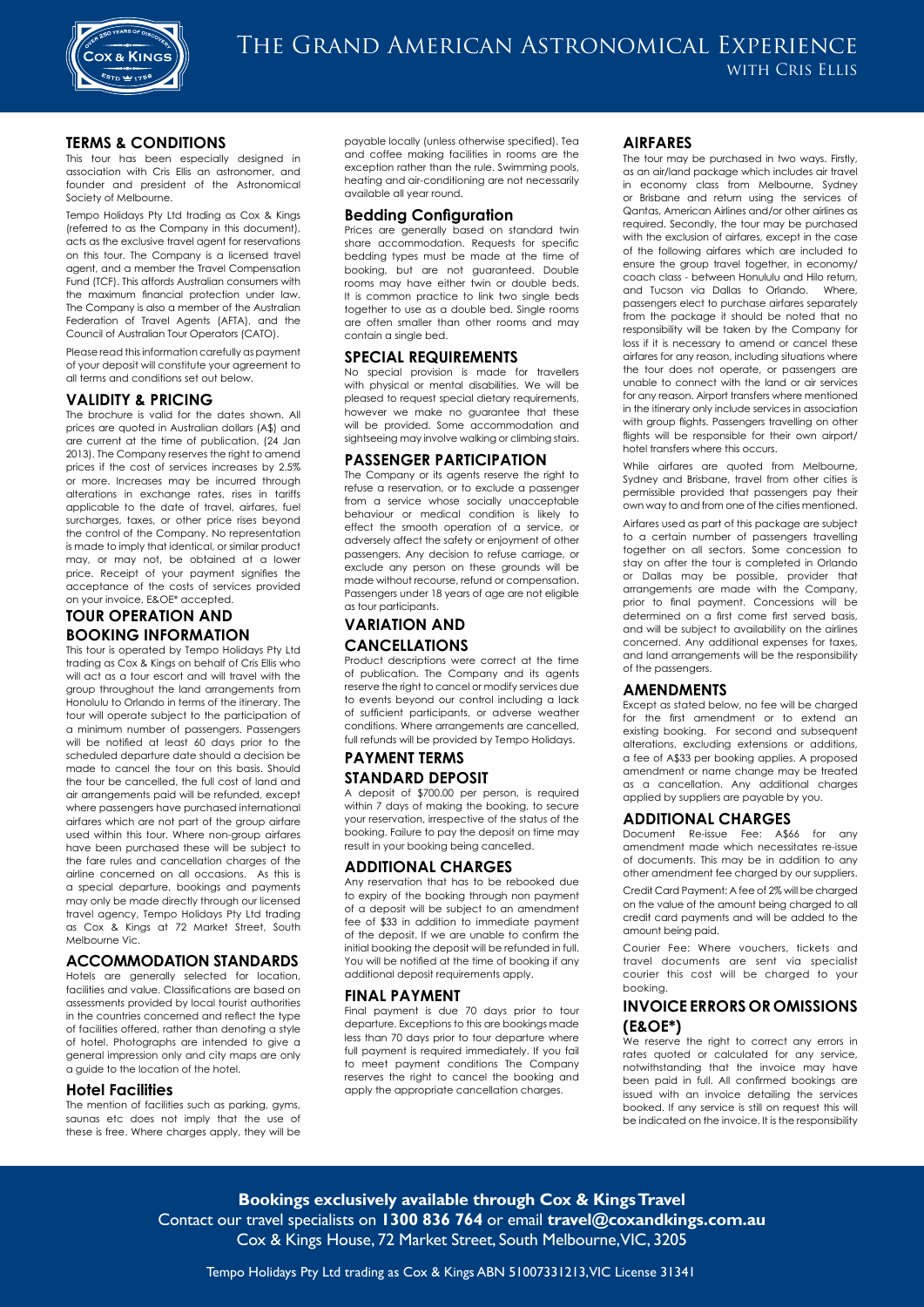

of the travel agent to ensure all invoice details are correct and the client acknowledges all cancellation conditions.

#### **DOCUMENTATION**

Travel documentation will normally be issued two weeks prior to departure. Documentation will not be issued until we are in receipt of full payment. Issuance of documentation does not absolve responsibility for any outstanding payments due.

#### **CANCELLATIONS**

All cancellations must be made in writing through The Company in Australia. No responsibility is taken for cancellations of hotel bookings or other services made directly by the client or the client's travel agent with the service provider, regardless of whether written proof is given.

#### **PARTIAL CANCELLATION**

Cancellation of confirmed services forming part of an existing booking will incur cancellation fees as listed.

#### **CANCELLATION FEES**

Our standard schedule of cancellation fees is as follows. The departure date refers to the departure date of the tour from Australia, and includes cancellation of flights where these have been purchased as part of the package:

• 70 days + prior to departure: forfeiture of deposit.

• Inside 70 days: 100% of total tour cost.

If you fail to check-in at your designated hotel as confirmed, 100% No Show Fee will be charged.

#### **REFUNDS**

No refund will be given for any service which is not used by you due to late arrival, early departure, or by choice. This includes the failure of any transportation to operate as scheduled. The Company does not authorise any supplier to promise refunds on its behalf. Air tickets issued in association with this tour will be subject to their own fare conditions as set down by the airline concerned. In some cases air tickets may attract 100% cancellation charges if they are amended or cancelled after issue.

#### **TRAVEL INSURANCE**

Travel insurance is not included in our prices. We strongly recommend that you purchase travel insurance from your travel agent at the time of booking to cover yourself against loss of monies paid in the event of cancellation due to illness or other unforeseen circumstances; as well as for medical expenses, loss of luggage and other expenses incurred while travelling.

#### **LOCAL REPRESENTATIVES**

Contact details of our local representatives are included in documentation. Please do not hesitate to contact local representatives for any assistance with difficulties or changes. If you need to alter your arrangements once overseas or to add services to your booking you may do this through our local representative. Any additional costs incurred therein must be paid directly. We cannot be held responsible for any subsequent complaint with arrangements booked directly with a supplier abroad. Cancellations of confirmed services must be notified through The Company even if you have advised the local representative. The Company does not authorise the employees of any overseas supplier to promise refunds to clients.

#### **CONSUMER CLAIMS**

We endeavour to ensure that all your arrangements proceed smoothly. However, should a problem occur during your travels it is essential and most practical to try to resolve it locally with the service provider. If you are unable to resolve the matter, it should be referred to our local representative immediately. If this is not possible The Company should be informed immediately. If you are unhappy with your hotel room please inform the duty manager so the situation may be rectified on the spot. If you fail to take these steps any claim to compensation may be reduced or denied. If you have an unresolved complaint this should be put to us in writing detailing the efforts that were made with the local operator to resolve the issue. Please send this with supporting documentation, via your travel agent, within 30 days of the date of the service. No claim made after this period will be considered.

#### **TIPPING**

Our prices include tipping to tour guides, drivers, and hotel porterage for services which are included in the itinerary. They do not include tipping for items which are not covered within the price.

#### **OVERBOOKING**

Overbooking is common practice among airlines and hotels. Client/s accept that any claim arising from overbooking may only be made against the airline or hotel concerned. Without prejudice to the foregoing, The Company will take every possible action to protect the Client's interest should overbooking occur.

#### **THE COMPANY**

"The Company" means Tempo Holidays Pty Ltd trading as Cox & Kings. ABN 51007331213. Vic. License No. 31341.

#### **BROCHURE CONTENT**

Every effort has been made to ensure that the brochure is accurate at the time of publication. The Company shall not be liable for any injury, damage or loss caused by any unintended inaccuracy. If for reasons beyond The Company's control, and if The Company determines in the interest of safety and security or for operational reasons to change your package arrangements, modify or cancel scheduled services and/or accommodation, either in whole or in part we reserve the right to do so, and will endeavour to provide alternative arrangements of the same standard as that originally booked.

#### **COSTS NOT INCLUDED IN PRICES SHOWN**

Airfares and airport departure taxes, unless otherwise stated, visa and passport costs, travel insurance, vaccination and medical expenses, excess baggage, local government taxes and charges such as bed tax and city tax, laundry, postage, phone calls, fax/email charges, beverages, items of a personal nature, tips and meals not mentioned on itinerary.

#### **COMPANY RESPONSIBILITY**

The Company is not itself a carrier or hotelier, nor do we own aircraft, hotels, coaches or cruise vessels. The services that The Company supplies consist of arranging and coordinating accommodation, tours, cruises and transfers, making bookings and issuing vouchers to be redeemed by suppliers. We exercise every care in the selection of reputable airlines, tour operators, coach operators, hotels and other suppliers of the various travel services used in these tours. It is important to note, therefore, that all bookings with The Company are subject to the terms and conditions and limitations of liability imposed by airlines, coach operators, hoteliers, and other service providers including but not limited to shipping, rail, car hire and restaurant operators, whose services we utilise, some of which limit or exclude liability in respect of death, personal injury, delay and loss or damage of baggage.

We always do our best to ensure that your holiday arrangements are satisfactory, and we accept liability for, but only to the extent of, any loss or damage sustained by you as the result of our negligence, or that of our employees or agents. However The Company does not accept any liability of whatever nature for the acts, omissions or default whether negligent or otherwise, of those airlines, coach operators, shipping and cruise companies, hoteliers or other persons providing services in connection with your tour arrangements pursuant to a contract between themselves and yourself (which may be evidenced in writing by the issue of a ticket, voucher, coupon or the like) and over which The Company has no direct and exclusive control.

The Company does not accept responsibility in contract or in tort (actionable wrong) for any injury, damage, loss, delay, additional expenses or inconvenience caused directly or indirectly by force majeure or other events which is beyond its control, or which are not preventable by reasonable diligence on the part of The Company, including but not limited to war, civil disturbance, fire, flood, unusually severe weather, acts of God, acts of Government or any other authorities, accidents to, or failure of machinery or equipment, or industrial action (whether or not involving our employees and even though such actions may be settled by acceding to the demands of a labour group).

#### **CLIENTS' RESPONSIBILITY**

You should familiarise yourself with any health, passport or visa requirements that may be applicable in the areas that you intend visiting. You shall be responsible for all entry, exit, health and other documents required by law, regulations, orders, demands or requirements of the countries visited or transited. We will not accept liability for any loss or expense due to your failure to comply. You will be liable for any additional costs incurred (whether by the client or by The Company on the client's behalf), as a result of failure to comply with such requirements. You accept that you may be travelling through areas of political or climatic instability, high altitude and remote areas without proper medical services, and accept the associated risks. It is your duty to inform us of any circumstances of which we should be aware, such as medical conditions and other facts which could impact on the smooth running of your travel arrangements. The making of a booking constitutes your acceptance of all booking terms and conditions as described herein and forms the basis of your contract with The Company.

**Bookings exclusively available through Cox & Kings Travel**  Contact our travel specialists on **1300 836 764** or email **travel@coxandkings.com.au** Cox & Kings House, 72 Market Street, South Melbourne, VIC, 3205